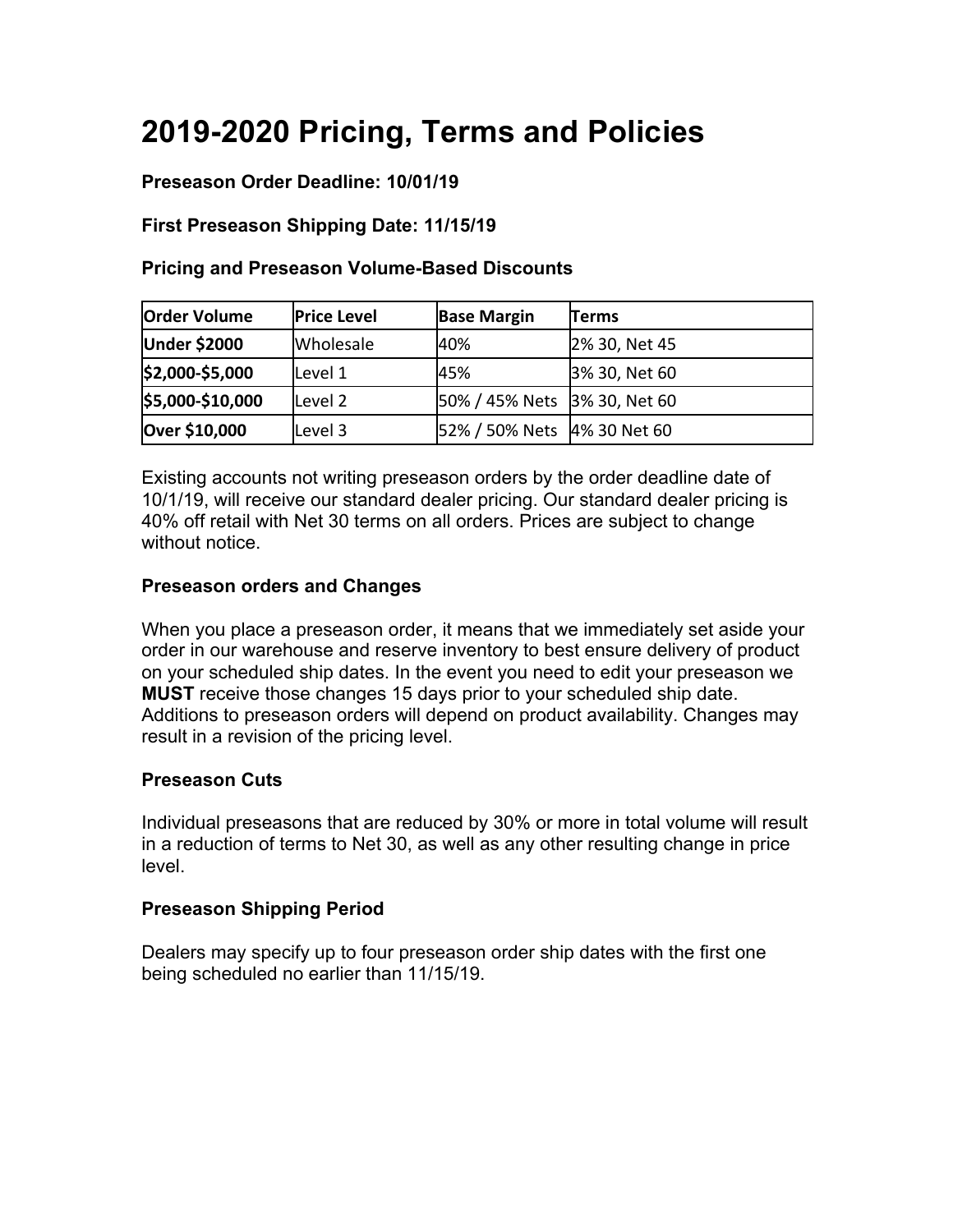#### **Preseason payments**

Preseason order payments paid by bank check and received within 30 days of the invoice date will qualify for the achieved discount level. Discounts do **not**  apply to credit card payments. Early payment discount is calculated on the product total only. Shipping charges are not eligible for a discount.

#### **Fill-In Pricing and Terms**

Earned preseason Base Margin Level will apply to all reorders during the season. Terms for fill-in orders are Net 30

### **Shipping**

For U.S. orders, normal shipping is FedEx Ground or USPS. We do offer expedited shipping if you need an order quickly. We can ship out orders via Next Day or Second Day. International orders will be shipped on a freight collect basis.

#### **Freight Terms**

All orders are F.O.B Denver, Colorado, U.S.A.

#### **Backorders**

On occasion, circumstances arise that result in a backorders. Since we reserve inventory for preseason products, we will immediately ship products on backorder as soon as they hit our Denver warehouse. If the backordered item/items are small and would have been consolidated with the initial preseason, we will cover the freight. If however the item is larger, or would occupy the majority of the package, the freight will be billed just like it would have been on the scheduled preseason date. All fill-in backorders freight will be charged, since they are not a preseason order.

#### **Drop Shipments**

We offer this service for dealers who occasionally receive an order for an item that they are temporarily out of stock on, but the customer needs it asap for a trip. We always want to support retail sales but, due to our large base of dealer accounts, it is impossible for us to drop ship product on a regular basis without affecting our ability to efficiently fulfill orders for our other customers. All drop ships **must** be pre-paid with a credit card. A \$15.00 fee is charged for items retailing under \$75, and a fee of \$25 service charge will apply to drop shipments with a retail value of over \$75. We reserve the right to limit the number of drop shipments per dealer, and we will not operate on a drop-ship basis.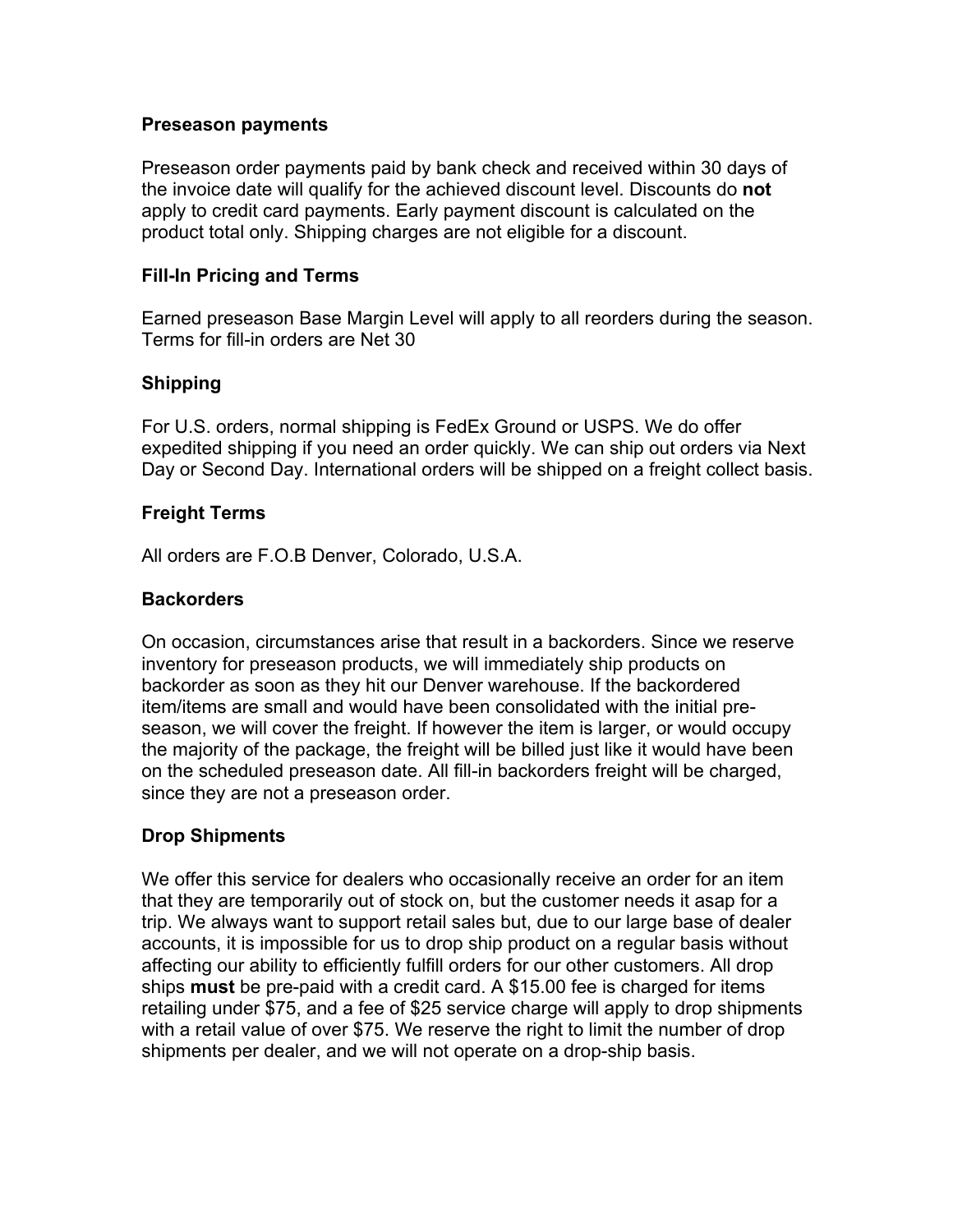# **Online Dealer Requirements/Terms**

In an ever-evolving digital landscape Fishpond wants to ensure that our brand remains intact and inline with our ethos and guidelines, and this translates into our dealer sites. To ensure this, **any** affiliate site selling Fishpond products must be registered with, and pre- approved by Fishpond management. All approved websites should be updated regularly to insure accurate information and correct image placement. When listing a product online and indicating in stock availability the item **MUST** physically be owned by the dealer at that time.

Except for discontinued merchandise, it is Fishpond's policy that products are sold at manufacturer suggested retail pricing, and products should not be placed on sale, discounted, or included in any promotion without the expressed consent of Fishpond. Bundling of products together that results in a combined price less than the unit MAP price is considered a violation of this policy.

# **Credit Policy**

All new accounts must complete a Fishpond Application for an Open Account.

# **Late Payments**

Pending orders for accounts with past due invoices will not be shipped until the account is current. Accounts past due more than 30 days will be assessed a finance charge of 4% per month. Returned (NSF) checks will be assessed a \$25 fee and will result in the loss of credit terms. Any orders that are being held for 45 days, or greater due to delinquent status will be canceled. If an account is delinquent to the point of being sent to collections a 20% collections fee will be added to the statement balance to cover the collection process.

# **Returns**

No returns will be accepted without prior approval and a Return Authorization Number, which may be obtained by calling our local number 303.534.3474. Unauthorized returns will be refused. Shipping charges will not be refunded.

#### **Termination**

Fishpond reserves the right in its sole and exclusive discretion to discontinue supplying products to a dealer that does not comply to the above terms.

#### **Business Hours**

Our offices are open Monday through Friday from 8:30 a.m. to 5:00 p.m. Mountain Standard Time. Our local number is 303.534.3474